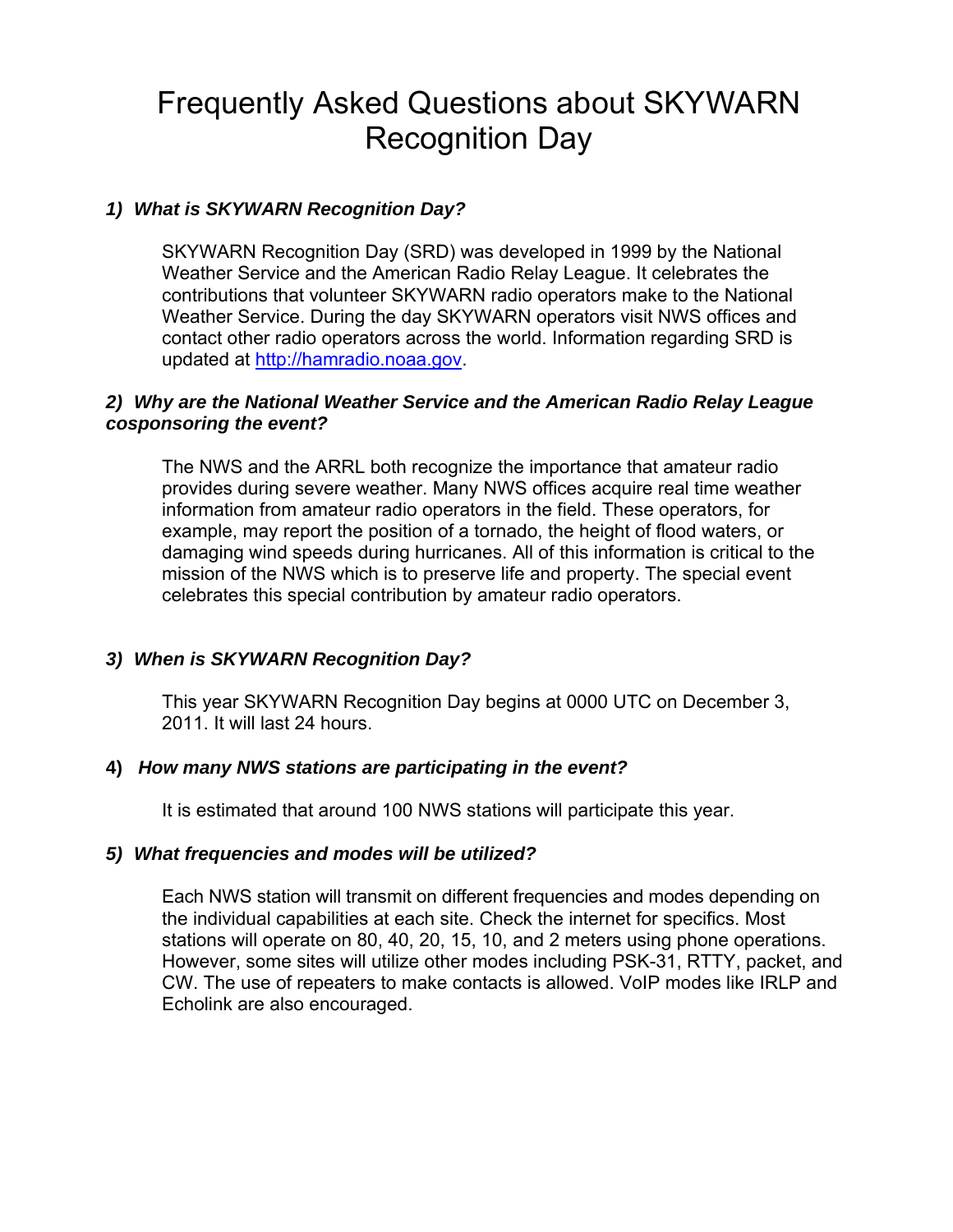As always, radio operators must confo rm to the rules and regulations as s tated by the Federal Communication Commissi on. For example, operators may only utilize frequencies for which they have been licensed.

There are no band plans given for the event. All contacts will be made utilizing the general or novice portions of the bands. The use of the extra portion of the bands may be used if band conditions get crowded and the control operator has the necessary privileges.

#### *6) Can repeaters be used to make contacts? We use them frequently during real weather emergencies.*

Yes, repeater contacts are allowed.

#### *7) We only have VHF capabilities in our NWS office - mainly 2 meters. Can we still participate in the event?*

Yes. However, having HF capability is encouraged to allow more amateur operators to work your station.

#### *8) How will I know that our station is officially registered as a SRD station?*

Check the internet site at [http://hamradio.noaa.gov](http://hamradio.noaa.gov/). When your station is listed, you are officially registered. Contact Matt Mehle ([Matthew.Mehle@noaa.gov](mailto:Matthew.Mehle@noaa.gov)) to obtain a registration form.

#### *9) Is this a contest or what?*

No, this is not a contest, so no scoring will be computed. This is simply a group of stations transmitting from NWS offices during the same time. Similar event occurs every year on the amateur radio calendar. For example, hams operate from lighthouses across the world during one weekend and from naval ships/submarines during another.

#### *10A) Should NWS stations contact only other NWS stations?*

 No, absolutely not. You should contact as many other amateur radio operators as possible.

#### *10B) Can NWS stations contact other NWS stations?*

Yes, absolutely yes.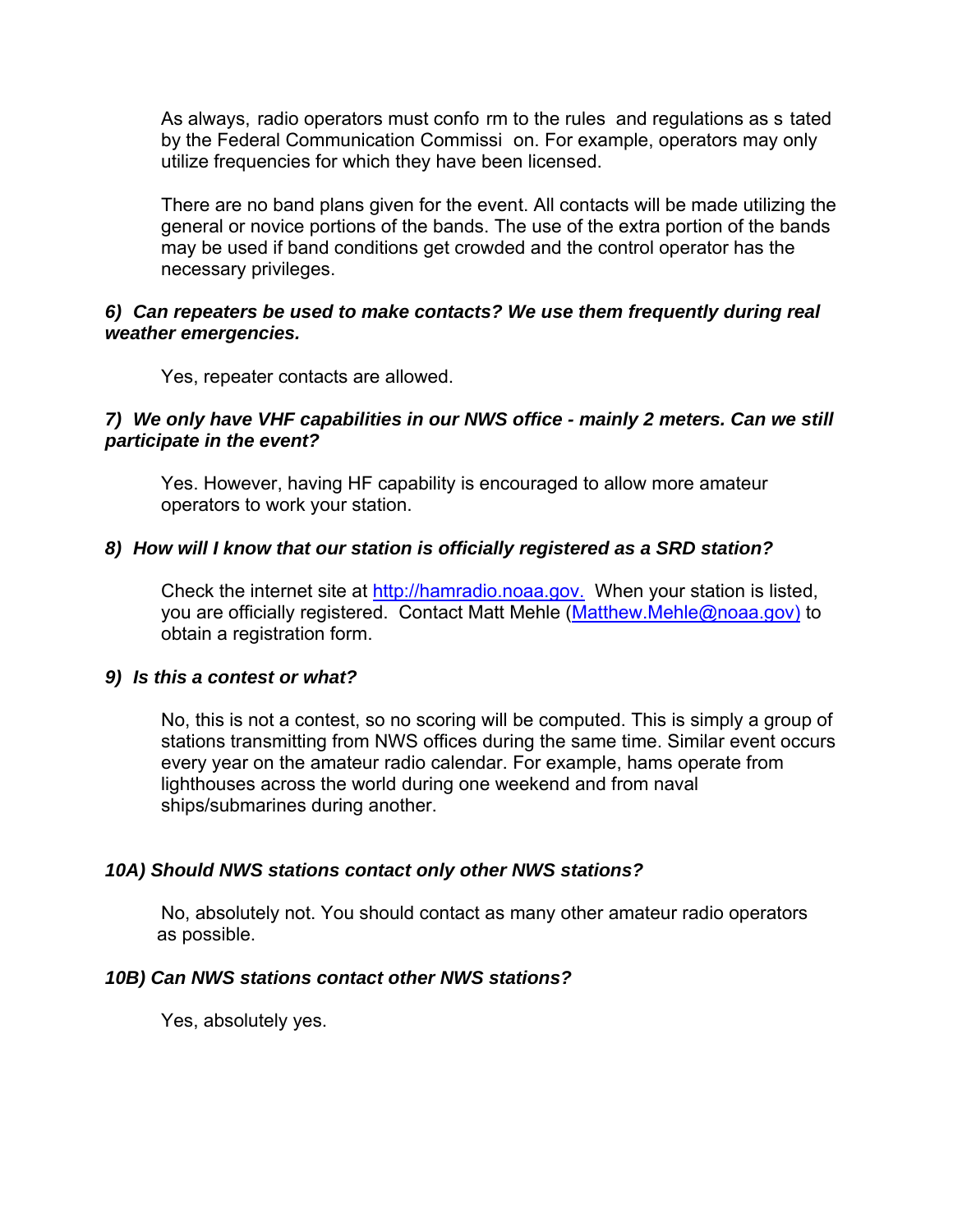# *10C) Now, I'm really confused!*

OK, here is the answer in a nutshell. Contact as many radio operators as you can, including (but not limited to) all other NWS stations.

# *11) How many contacts do you expect each NWS station to make?*

The answer is - who knows? It will be a function of radio propagation during the event, the skill of the station operators, the equipment and modes that are being utilized, the number of hours on the air, and...well, you get the idea. Some stations may make less than 100 contacts - others may make over 1000.

# *12) Our operation will be located on airport grounds. Why do I need to inform the airport manager of the event?*

Although the chance of amateur transmissions interfering with airport communications is unlikely, you need to ensure this is the case. You may do this by conducting tests in a controlled setting to see if interference is a problem. You should send a letter to the airport manager describing what will take place. If the manager objects, you may move your operation off-site. Airport communications are critical to public safety and must not be jeopardized. There were no reports of interference problems during last year's event.

# *13) Will the radio equipment produce interference on NWS systems (computers, radar, etc.)?*

Again, the chance of interference to NWS equipment is unlikely. There were no reports of interference to NWS equipment during last year's event. There are two things to remember, however. 1) The amateur radio operators must not interfere with NWS operations in any unacceptable way. 2) If an NWS shift leader requests that SRD operations be terminated at the local office, terminate it immediately.

# *14) We want to acquire a special 1X1 call sign (e.g., N0A). How do we get it?*

A 1x1 call sign is an identifier with one letter, one number, and another letter. For example, N0A is a 1x1 call sign. Many special event stations utilize a 1x1 call sign. The process is easy to obtain one. Simply visit the ARRL web site at www.arrl.org/arrivec/1x1.html and complete the application form. Of course, you can also use a club call sign or the call sign of the control operator. Just be sure to use the same call sign during the entire event.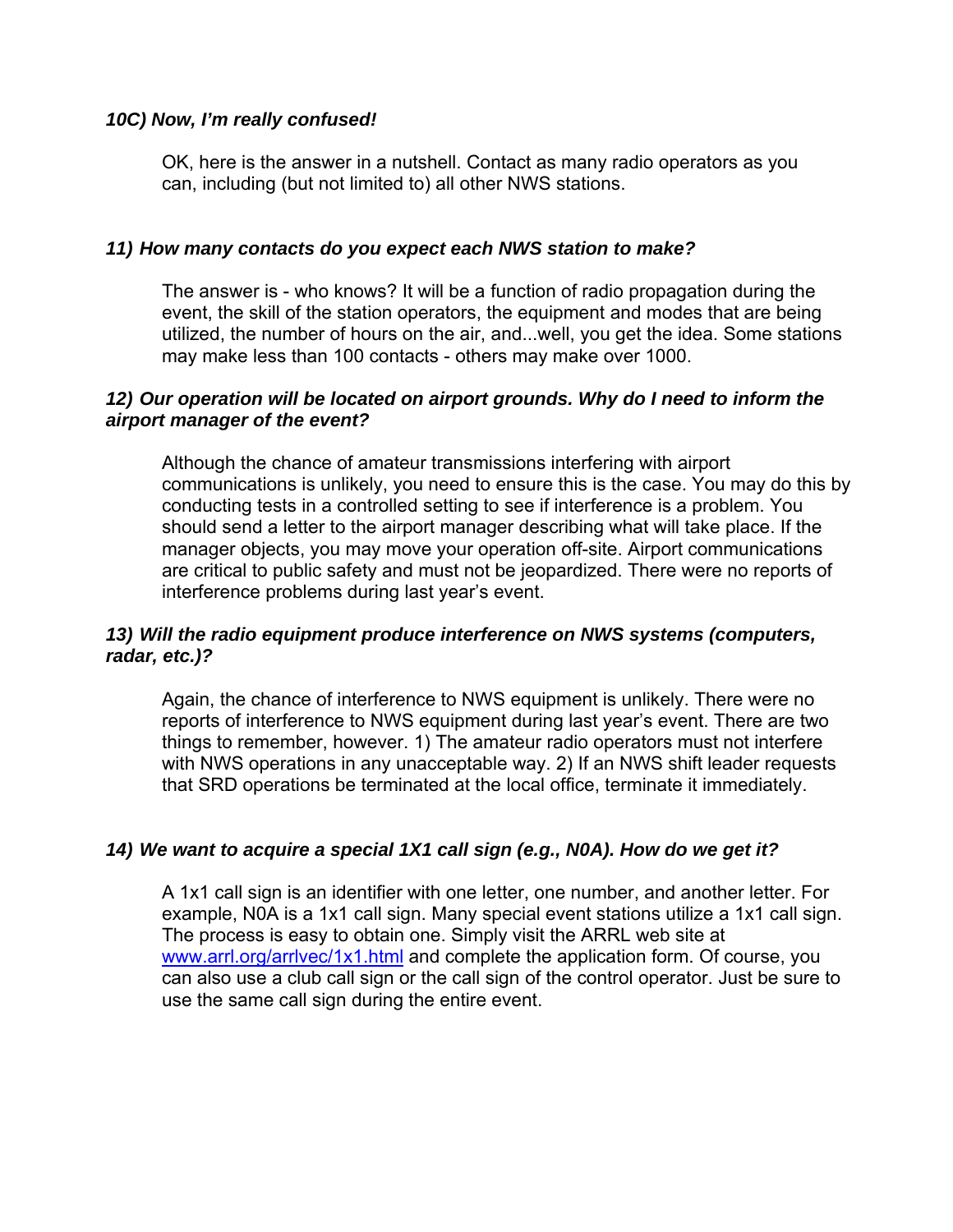Many stations already have call signs with a WX prefix (e.g., WX0GLD), and you are encouraged to use that.

# *15) QST magazine usually lists Special Event stations in a compiled list every month. Will our station be listed there?*

If you want your individual station to be listed in the Special Event section of QST magazine, you must submit your information following the ARRL submission policies. You can go to [www.arrl.org/contests/spev.html](http://www.arrl.org/contests/spev.html) for complete information on how to do this. Remember, though, the deadline to get this information to QST is fast approaching.

# *16) How should NWS offices conduct the contact?*

Almost every contact is unique (which is one of the fun aspects of amateur radio!), so it's almost impossible to give an appropriate answer. Remember, you must exchange your signal strength, location, and current weather. Here is an example using WX0GLD as the NWS station:

**SRD Station (WX0GLD):** CQ CQ CQ. This is special event station WX0GLD calling CQ and standing by.

**Answering Station (W1AW):** WX0GLD, this is W1AW.

**WX0GLD:** W1AW, thank you. This is WX0GLD celebrating SKYWARN Recognition Day. Your signal report is 59. I am transmitting from the National Weather Service office in Goodland, Kansas. The weather here is sunny. How do you copy?

**W1AW:** Thanks. The name here is Steve and I am located in Connecticut. The weather here is rainy. You are also a 59. Do you have QSL information? **WX0GLD:** Yes, Steve. QSL information may be found in QST magazine. There are many other stations transmitting from National Weather Service locations. Try to work as many as you can. OK?

**W1AW:** Thanks, Scott, but I do not subscribe to QST magazine.

**WX0GLD:** OK, Steve, then send a self addressed stamped envelope via WX0GLD. Include a list of all the weather service stations you worked. **W1AW:** Fine business, Scott. Will do, and good luck with your special event. **WX0GLD:** 73 to you, Rick, and QRZed.

# *17) Can NWS employees work the radios?*

Yes, please yes! NWS employees are encouraged to get on the air during the event. Remember, though, that a control operator must be present if the NWS employee is not a licensed operator.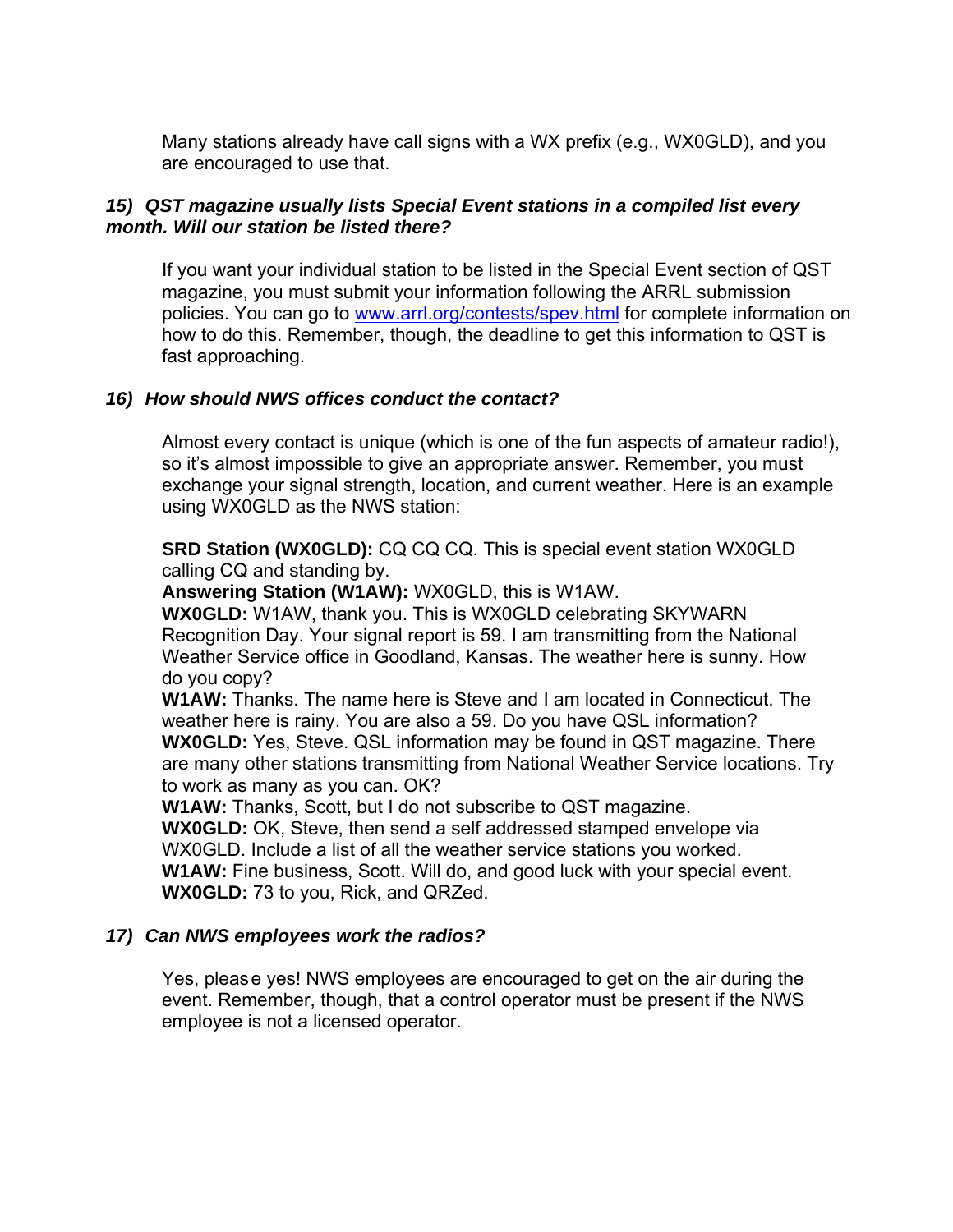#### *18) Aren't there a number of nets on Saturdays?*

Yes, many amateur radio nets occur on Saturday morning. A net is a regularly scheduled radio meeti ng between amateur operators. Some nets are large and can handle twenty or more operators. Please be considerate of the nets. If you are requested to move to another frequency to accommodate a net, please do so.

#### *19) How will contacts be logged?*

All that is needed this year from NWS sites is an electronic list of the call signs that were worked. It is not necessary to log dates, times, modes, or any other information. Again, all that is needed is a list of contacts, preferably in ASCII format. Any word processor can do this.

Though not necessary, the use of electronic logs is highly encouraged.

#### *20) Where will the logs be sent?*

Send the list of call signs worked via email to **[Matthew.Mehle@noaa.gov.](mailto:Matthew.Mehle@noaa.gov)** 

# *21) Where can QSL certificates be obtained?*

Certificates will be sent from the National Weather Service Office in Goodland, KS. If someone asks for QSL information, have them:

- A) send a request via WX0GLD; or,
- B) go to the internet address; or,
- C) send the request to the NWS office in Goodland, Kansas

The office address is:

SKYWARN Recognition Day 920 Armory Road Goodland, KS 67735

The ARRL has also committed to publicize the event in QST magazine. This article will also have QSL/certificate information.

*Important: Have the person send a self addressed stamped envelope with their request.* Also, instruct them to log all NWS contacts on one piece of paper. In other words, we do not need them to send 20 QSL cards if they contacted 20 stations – just a sheet of paper with all the contacts listed there.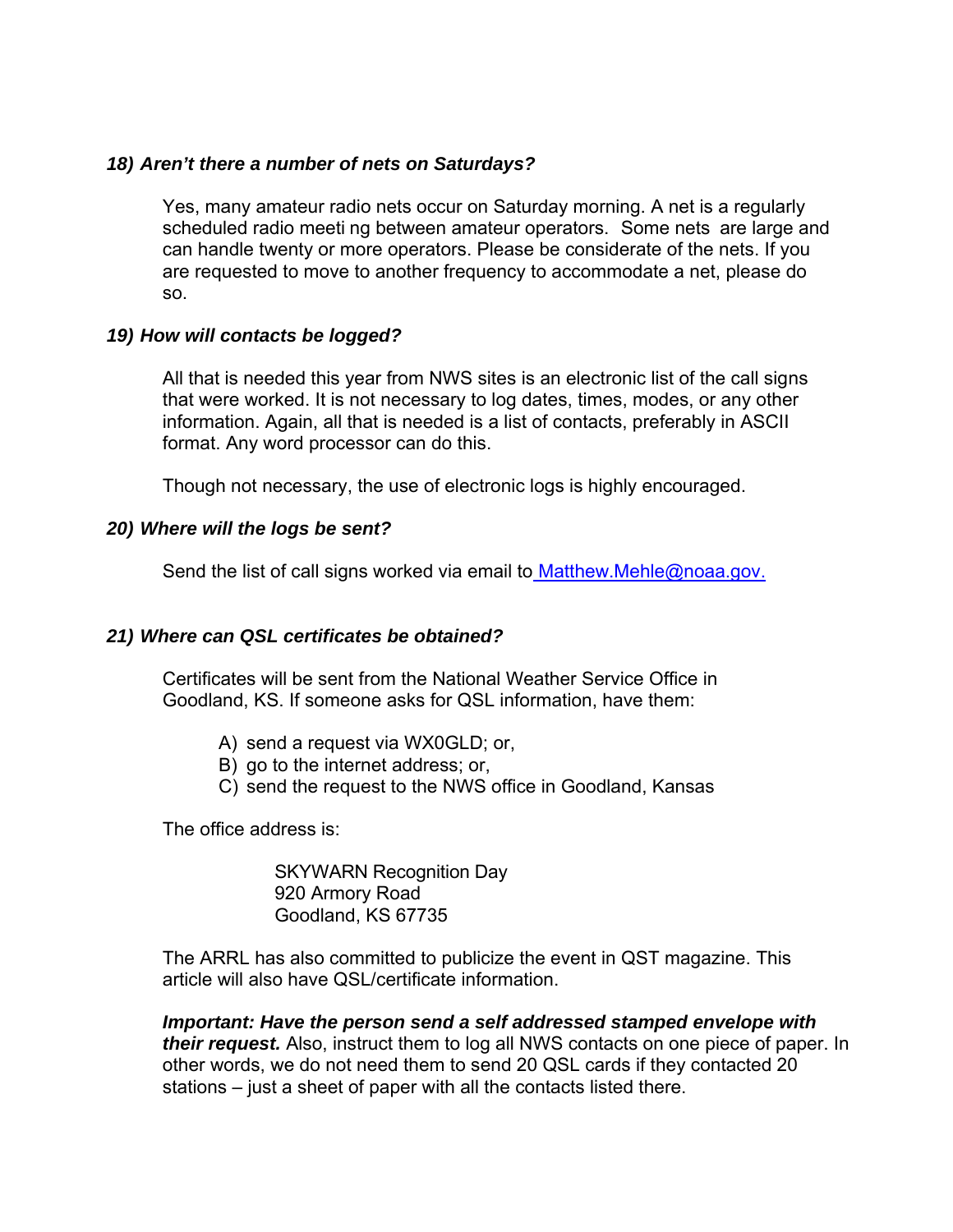# *22) My station wants to provide individual QSL cards. Can we do this?*

Some stations will also offer QSL cards from their location. These stations are listed on the internet site. If your station will offer QSL cards, indicate this on the application form. Also, provide an address where amateurs should send the request. This information will then be posted to the internet. Remember, though, that the event certificate can only be requested from the Goodland, Kansas, location.

# *23) What do the certificates look like?*

The certificates are currently being developed. However, they will be an 8 x 11 inch certificate that contains the call sign of the operator.

# *24) How will our station know how we did compared to other NWS stations?*

Again, this is not a contest event. However, a web page will be created that will contain some results.

# *25) We would like to publicize the event in the media. Can we do it?*

You bet.

# *26) Is there a national point of contact?*

Yes, there are three points-of-contact. Contact either:

Matt Mehle [\(Matthew.Mehle@noaa.gov\)](mailto:Matthew.Mehle@noaa.gov) Dave Floyd [\(David.L.Floyd@noaa.gov](mailto:David.L.Floyd@noaa.gov)) Scott Mentzer ([Scott.Mentzer@noaa.gov](mailto:Scott.Mentzer@noaa.gov))

# **27) Is this an annual event?**

Yes. This is the 13th consecutive year that the event has been held.